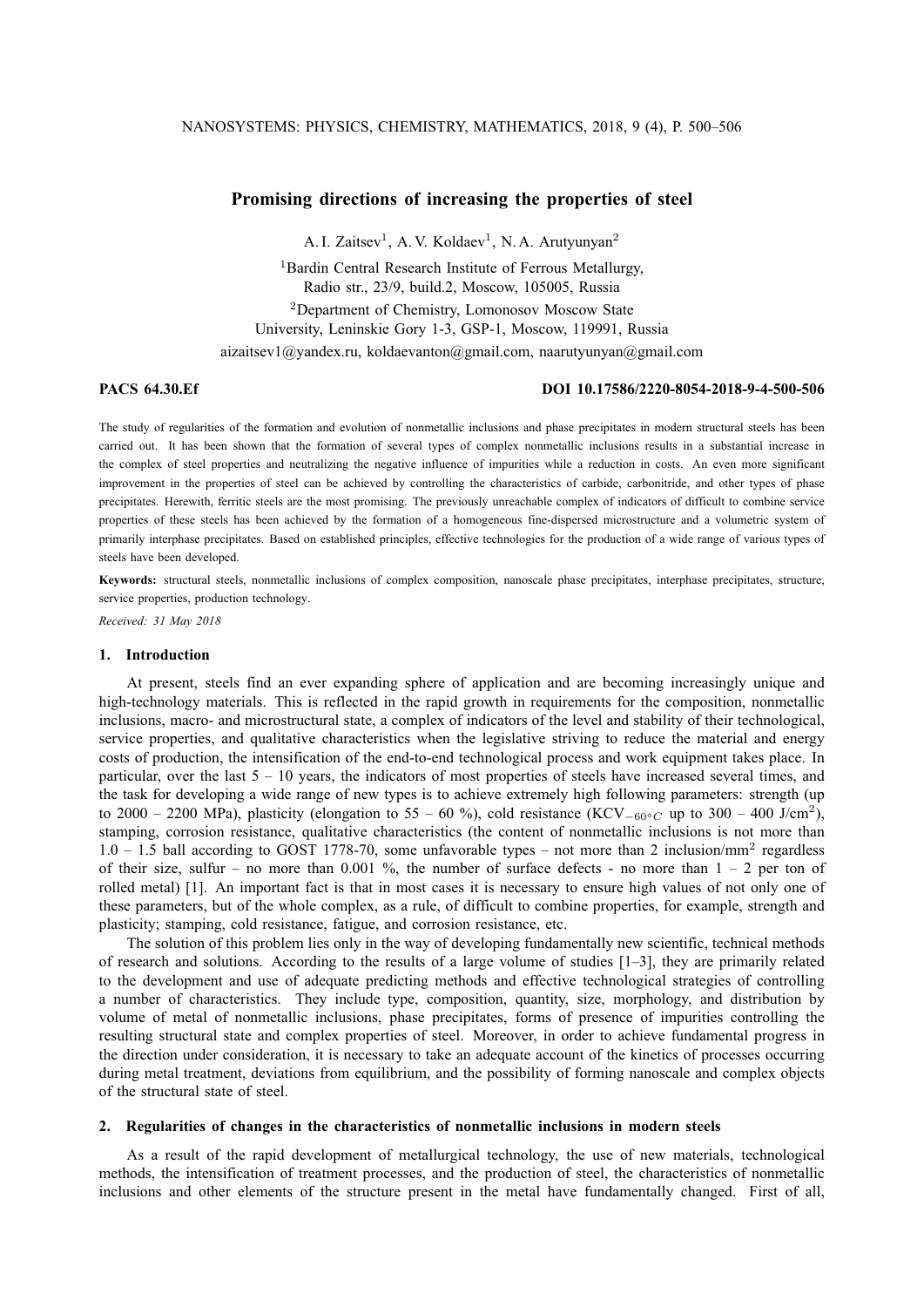the variety of types of existing nonmetallic inclusions (precipitates) has significantly increased. In many cases they have a complex chemical and phase composition, which regularly changes during the processing of steel. In particular, the need to reduce the sulfur content to low values (often less than 0.001 %) to increase the cold resistance, viscosity, and resistance to hydrogen sulfide stress cracking have required a reduction in the dissolved oxygen content in the metal to  $0.0005 - 0.0008$ %, and FeO in the slag – to  $0.5 - 1$ %. As a result, the deoxidizing interaction with lining and slag becomes possible, and the formation of inclusions based on alumomagnesium spinel and other MgO–Al<sub>2</sub>O<sub>3</sub>, MgO–Al<sub>2</sub>O<sub>3</sub>–CaO compositions takes place [4]. This type of inclusions often dominates in modern steels, despite the fact that less than 10 years ago they were practically absent.

According to the results of the most recent detailed studies [5, 6], it has been established that under certain modes of ladle treatment and continuous casting of modern structural steels oxide inclusions are formed based on  $SiO_2-Al_2O_3$ ,  $SiO_2-Al_2O_3-CaO$ ,  $MnO-SiO_2$ , and  $SiO_2-Al_2O_3-MnO$  compositions and others, which in many respects determine the resulting structural state and complex of metal properties. Among them are vitreous inclusions. The presence of vitreous silicate based inclusions essentially improves the macro- and microstructure of the metal of continuously cast billets (CCB), inhibits the development of liquation processes. Rolled products made from such CCB are characterized by extremely high impact strength values (KCV<sub>-40</sub>∘<sub>C</sub> up to 420 – 445 J/cm<sup>2</sup>), resistance to hydrogen cracking, and a number of other service properties. The presence of this type of nonmetallic inclusions in low-alloyed aluminum deoxidized structural steels is a rather unexpected fact, both from the theoretical and from the practical point of view. It became possible only due to the addition of large masses of manganese and silicon containing ferroalloys in the final stages of ladle treatment of steel and the presence of significant kinetic limitations for the transformation of silicate inclusions into more stable aluminate inclusions. Thus, kinetic reasons led to a significant expansion of the types of existing inclusions in modern steels.

The change in the size of nonmetallic inclusions is also significant. The intensification of metal melt treatment processes has created favorable conditions for nucleation but not for the growth of inclusions (precipitates) already present. Thus, it promotes the regular decrease in their size, which, often, is on the order of nanometers in magnitude. As a result, when modern metallurgical technologies are implemented, the formation and evolution of nanoscale objects in the steels takes place already at the stage of processing the metallic melt [7]. There are all the prerequisites for using them instead of or in addition to phase precipitates and structural components formed due to the use of costly alloying and microalloying components, which play a key role in achieving the structural state and high complex of steel properties [1, 4, 6, 7].

A second, no less important consequence of intensification of metal treatment processes is the creation of favorable conditions not for the independent nucleation and growth of phase precipitates, but for the deposition of phases on the surface of already present particles. This leads to the formation of a large variety of inclusions (precipitates) of complex composition. In particular, in Ti microalloyed structural steels complex inclusions, which consist of titanium nitride with corundum, with calcium and manganese sulfides, and alumomagnesium spinel, were detected [1]. In a wide range of structural steels, the formation of calcium and manganese sulfides on the surface of inclusions based on alumomagnesium spinel and calcium aluminates was registered [4, 8]. During the thermo-deformation treatment of metal, cementite deposition on the surface of complex and a number of simpler inclusions (precipitates) is possible. To date, there are no adequate physico-chemical, kinetic, and structuralgeometric principles and methods for predicting the conditions of formation and the composition of complex inclusions [1].

#### **3. Specifics of the influence of nonmetallic inclusions on the properties of modern steels**

Depending on their characteristics, the inclusions present have significantly different effects on the structural state and properties of the steel. For example, the large sized titanium nitride precipitates (more than  $8 - 10$  microns) facilitate the initiation of metal defects, reducing the cold resistance and resistance against various types of corrosion-mechanical destruction of rolled metal [9]. The formation of complex TiN precipitates on corundum of intermediate sizes (as a rule up to  $3 - 4 \mu m$ ) inhibits the formation of its independent coarse precipitates. In addition, their ability to restrain the growth of austenitic grain when heating blanks for rolling, austenization, welding, and recrystallization during rolling is important [4]. Inclusions based on alumomagnesium spinel and a number of other oxide compositions do not adversely affect corrosion resistance and service properties; on the contrary, they can restrain grain growth during austenitization and recrystallization of steel that is associated with a certain positive effect. The deposition of sulfides of calcium and, mainly, manganese on their surface gives the resulting complex oxide-sulfide inclusions an unfavorable ability to catastrophically accelerate the local corrosion of steel [10].

In the presence of additional cementite (Fig. 1) and other carbide phase deposition, which have higher strength and hardness in comparison with the metal matrix, on the surface of sulfide, oxide-sulfide, and other complex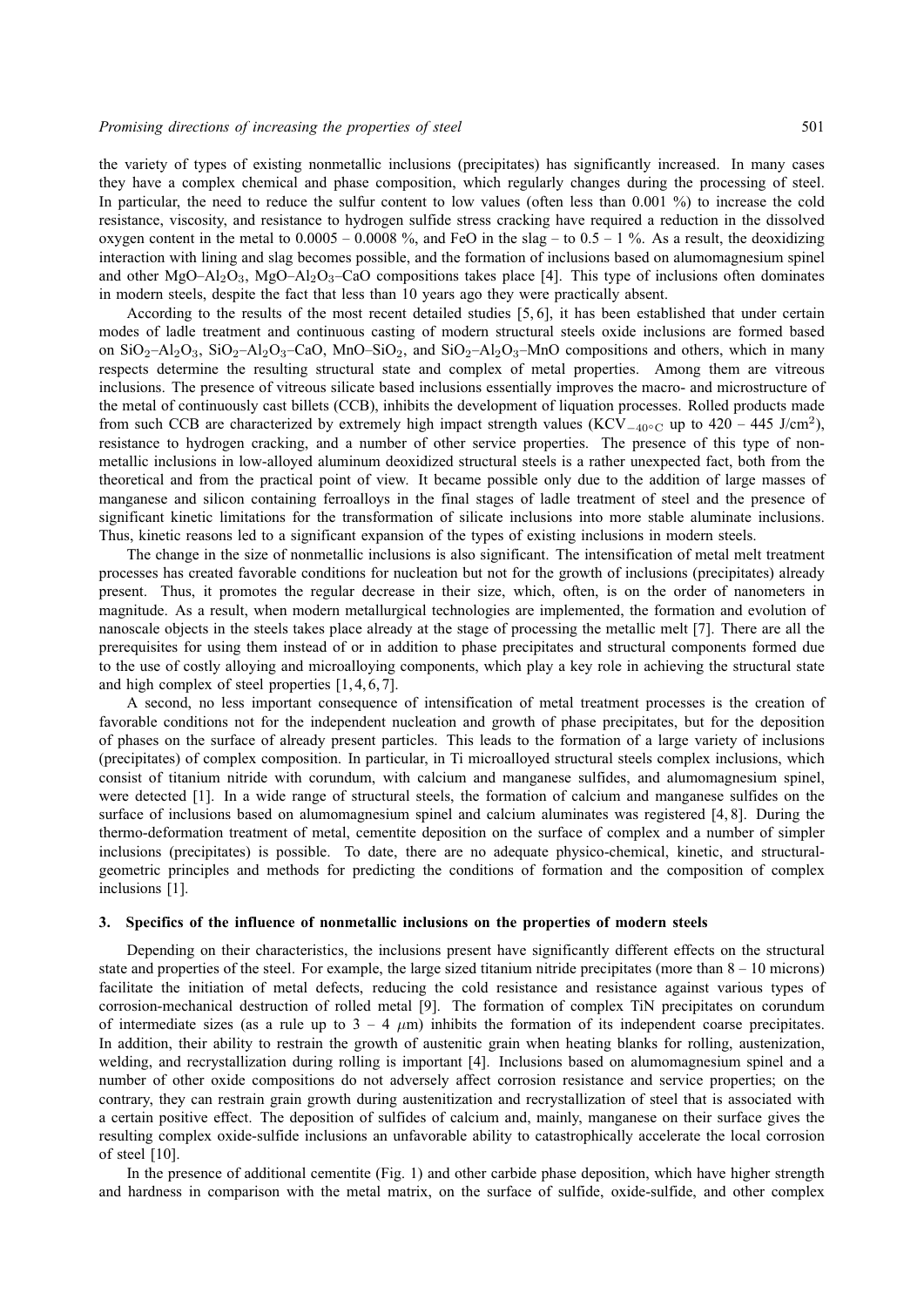inclusions, the formed complex precipitations can play the role of a strengthening phase. They can lead to a multiple (more than 2-3-fold) increase in the strength properties of steel while maintaining high plasticity [11]. Thus, the presented results indicate a fundamental change in the nature of the effect of nonmetallic inclusions on the properties of the metal, depending on the parameters of their formation and evolution during the processing of steel. The presented information reflects the regularities of influence for only a small number of possible types of complex nonmetallic inclusions (precipitates) on the quality and properties of steel. This stipulates the necessity of creating a database and adequate physico-chemical and kinetic methods for predicting the formation and evolution of complex nonmetallic inclusions (precipitates) at all stages of steel production (processing) that will be the basis for development of effective techniques for obtaining an unattainable complex of properties and qualitative indicators of metal. This approach opens up wide opportunities for the creation of new high-quality steels while a significant reduction in material and energy production costs, since the composition of obtained complex inclusions consists of widely distributed elements, which are usually present in steel and slag, e.g. Ca, Al, Mn, Si, C, and, even, the so-called harmful impurities  $-$  O, N, S [3,4,12]. No less significant effect is achieved due to the neutralization of the impurities' negative influence on technological and service properties of steel, and expansion of raw materials base.



FIG. 1. Cementite precipitation on the surface of complex MnS and alumomagnesium spinel inclusion:  $1 - MnS$ ,  $2 - \text{alumomagnesium spinel}$ ,  $3.4 - \text{cemente}$ 

## **4. Promising directions of using phase precipitates for the principal enhancement of the complex of properties of modern steels**

A greatly more significant increase in the complex properties of structural steels can be achieved by controlling the characteristics of carbide, carbonitride, and other types of phase precipitates, including complex composition, and structural constituents, formed during the treatment of solid metal. Nevertheless, in spite of the fundamental importance of this problem, as a rule, a number of traditional extremely simplistic approaches are used, which to some extent differ, depending on the requirements and the type of produced and developed steels. This can be clearly illustrated by the methods of formation and enhancement of the properties of high-strength automobile body sheet steels. It is one of the most important directions for the development of domestic and world science and technology. Up to the present time, low-alloyed high-strength steels with a yield strength of up to 600 – 700 MPa occupy the leading position (production and consumption volume is more than ten times higher than the total volume for all other high-strength automobile body sheet steels) [12]. The principle of their construction is based on the implementation of traditional strengthening mechanisms (grain-boundary, solid-solution, dispersion hardening) that leads to a catastrophic decrease in ductility and other service properties of steel. In view of this problem, progressive automobile body sheet steels have been developed, which include two-phase ferriticmartensitic, and multiphase steels, and steels with ductility induced by phase transformation (TRIP and TWIP steel) [13]. Their necessary strength is provided by the presence of a certain content of hard structural constituents (martensite, bainite, etc.) in the ferrite matrix.

To enhance the strength of progressive automobile body sheet steels, it is necessary to increase the content of these hard structural constituents that leads to a catastrophic decrease in stamping, corrosion resistance, and a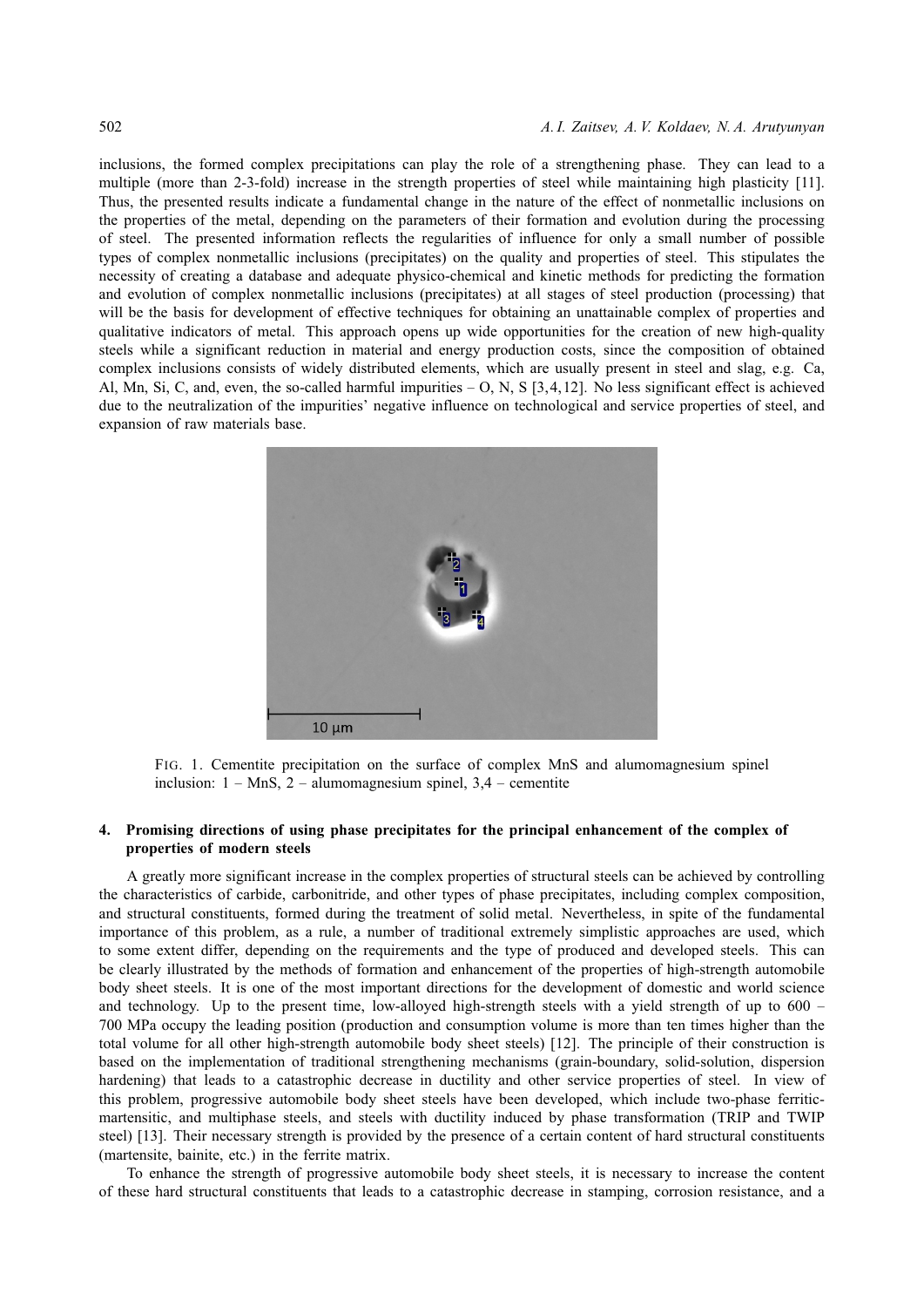number of other properties. These steels are characterized by a large difference in hardness between the ferrite matrix (soft polygonal ferrite) and hard structural components (martensite, bainite, etc.). Therefore, it is not possible to achieve high values for the hole expansion ratio, which is associated with the formation of cavities at the interface between the ferrite matrix and the hard structural components during stamping [14]. As a result, in spite of satisfactory values of the relative elongation, steels are characterized by an extremely low or even complete lack of stamping. In addition, the presence of distinct microstructure heterogeneity leads to a significant decrease in the corrosion resistance of the steel, makes it difficult to apply protective coatings, weldability, etc.

The currently used approaches for increasing the strength of traditional high-strength low-alloyed automobile body sheet steels up to 800 – 900 MPa are mainly aimed at obtaining a bainite microstructure [15]. It is assumed that carbide and carbonitride precipitates play, in the main, only a secondary role in increasing the indicators of its dispersion. This leads to a sharp decrease in ductility and other functional properties of steel. It is important, that by obtaining a homogeneous bainitic microstructure, the hole expansion ratio remains satisfactory while a sharp decrease in the ductility of the steel. Thus, for all common types of automobile body sheet steels, especially of high strength grades, the problem of simultaneously obtaining difficult to combine high indicators of plasticity, stamping, corrosion resistance, operational reliability, and other service properties is not solved.

The most promising direction for the solution of the formulated task is the creation of new steels with a homogeneous plastic ferrite matrix strengthened by a system of thermally stable (up to 700 ◦C) system of nanoscale, especially interphase (formed during the fcc-bcc phase transformation of steel), precipitates and refinement of ferrite grains up to  $2 - 3$   $\mu$ m. Because of the formulated principles, nanostructured steels such as NANOHITEN [16] have been created to date and JFE Steel (Japan) and China have produced industrial batches of hot-rolled products. Ferrite microstructure of steel has a high strength up to 700 – 800 MPa, yet, at the same time, provides high plasticity (relative elongation up to  $20 - 25$ %), stamping (hole expansion ratio about 100 %), stiffness, durability, and fatigue and corrosion resistance.

The steel has an extremely economical composition, (mass.%):  $C - 0.04 - 0.06$ , Mn – up to 1.5, Ti + Mo – up to 0.3 and simple production technology with high temperatures of finishing of rolling (900 –920 °C) and coiling (650  $\degree$ C). The strengthening of the steel takes place, to a large extent, due to the formation of nanoscale complex (Ti, Mo)C carbide precipitates after coiling. This greatly simplifies the production of rolled products and allows it to be produced in thicknesses of 1.8 mm. Due to the absence of silicon in the composition, the rolled products are well suited to hot-dip galvanizing and have shown excellent results in the manufacture of chassis, frame, and strength members of the automobile [17].

In the following years, the hot-rolled ferritic steels of the XPF type of XPF650, XPF800 and XPF1000 strength grades have been developed and produced on Tata Steel. They have various microalloying systems, including V, Nb, Ni, Mo, and, in some cases, B [18, 19], which differ from NANOHITEN. Hot-rolled steels of the XPF type have a unique single-phase ferrite microstructure strengthened by nanoscale precipitates and excellent characteristics, which allow manufacturers to produce parts that are 15 percent lighter than those, made from similar brands of other types, including progressive automobile body sheet steels, in particular HR CP800.

However, despite the excellent array of properties, the widespread development and expansion of such steels has not occurred to date. The possibility and principles of further increase and the limiting values of their strength are not clearly substantiated. This is mainly due to a number of unresolved fundamentally important scientific problems. First of all, there is a lack of clear scientific ideas about the regularities in the formation of a thermally stable system of nanoscale interphase precipitates playing a key role in providing an array of properties of steel. Few investigations have been devoted to a theoretical investigation of this problem [20–25]. On the other hand, the results of experimental studies [26–28] indicate the possibility of a significant increase in the indicators of strength, plasticity, and stamping of steel of this type while using an extremely economical alloying system. In addition, the problem of the possible superposition of phase precipitates of various types (formed in austenite, ferrite, and during fcc-bcc transformation) for the principal enhancement of the complex of properties of steel, including the difficult to combine characteristics, has not yet been practically studied. Nevertheless, the results of the experimental and theoretical estimates carried out testify to the possibility of implementing additional mechanisms for improving the complex properties of rolled products [2], especially when the sizes of various types of phase precipitates decrease.

However, this is currently restrained by the lack of accurate information about the regularities of the influence of the nonmetallic inclusion characteristics and phase precipitates on the implementation of various mechanisms of the formation of the structural state, mechanical and other service properties of structural steels, and adequate predictive methods and effective techniques for controlling these characteristics. It connects with a number of objective difficulties due to the complexity and interconnectedness of modern metal treatment processes, which take place under conditions far from equilibrium. The determination of their direction and degree of implementation with the required accuracy is, in many cases, hindered or even impossible. As a result, the choice of the composition and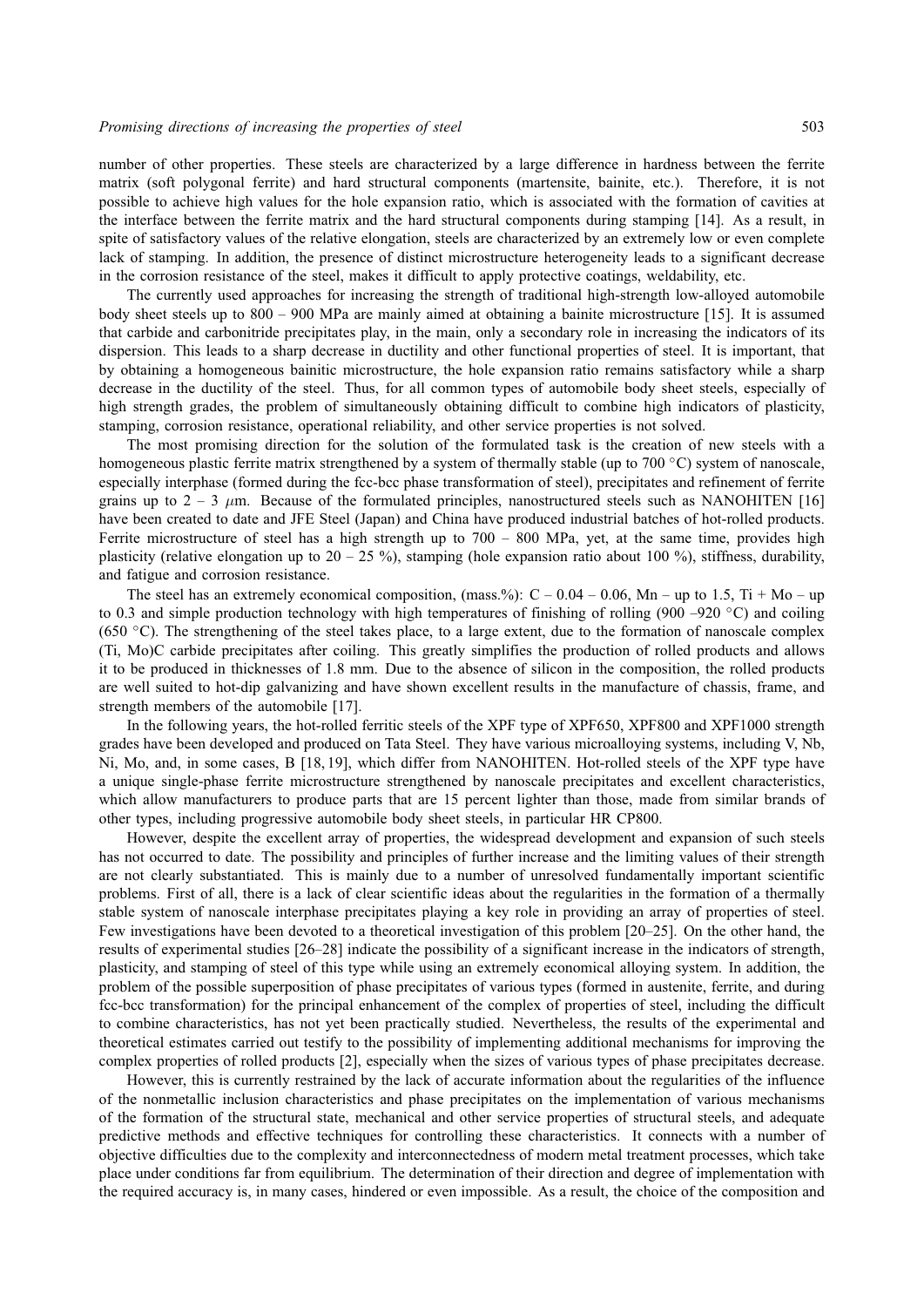parameters of steel treatment, in many ways is done by the method of trial and error using extremely simplified empirical relationships. Only recently, methods of thermodynamic modeling and calculation of steel treatment processes have been intensively developed [4, 14, 29]. Herewith, assuming the achievement of global or local equilibrium without taking into account deformation, only the total content of the formed phase is calculated. On the other hand, it is well known that the nature of the effect of phase precipitates on the structural state and properties of steel depends to a large extent on their characteristics. In addition, as shown by the results of the most recent detailed studies, even in the presence of deformation, the formation of carbide, carbonitride, and other phase precipitates has large kinetic limitations [30] and requires a considerable period of time, often much longer than the duration of hot rolling, for its realization. Thus, the actual task in the development of a new generation of steels is to create a fundamental database on the dependence of the characteristics of phase precipitates on the parameters of steel treatment, and the regularities governing their influence on the resulting structural state and properties of the metal.

In particular, the results of detailed experimental studies have shown that the fraction of molybdenum in the complex carbide (Ti,Mo)C in Ti, Mo microalloyed ferritic steels is insignificant and reaches a maximum value of Ti<sub>0.43</sub>Mo<sub>0.08</sub>C<sub>0.49</sub> at the temperature of the  $\gamma \to \alpha$  transformation of steel. Therefore, the formed interphase precipitates have a composition close to TiC, and the role of molybdenum is in many respects associated with a decrease in the rate of phase transformation of the steel. The main contributions to the formation of strength properties are associated with obtaining a finely dispersed ferrite structure and dispersed carbide precipitates. The refinement of ferrite grain during the phase transformation is mainly influenced by carbide precipitates formed in austenite. Strengthening by nanoscale, especially interphase precipitates, is more effective with larger number and smaller sizes. It takes place when sizes of precipitates and distances between the resulting layers of precipitates are small (Fig. 2). All other conditions being equal, the amount of formed interphase precipitates increases with an increase in the content of phase-forming elements in the solid solution, the temperatures of finishing of rolling and coiling, as well as the rate of formation of small precipitates  $(1 - 2 \text{ nm})$  and phase transformation. On the other hand, an increase in the temperature of finishing of rolling and, as a result, the content of the phase-forming elements in the solid solution, can lead to a decrease in the amount of precipitates, which form in the austenite, and the dispersion of the resulting ferrite microstructure, reducing the contribution of this factor to the strength characteristics. The presented circumstances indicate that the numerical values of the metal treatment parameters and various types of phase precipitates must be coordinated. It will ensure the obtaining the maximum indicators of the complex of properties. In particular, this can be illustrated by a simple example. At close values of the treatment parameters and the content of the components in Ti, Mo, microalloyed ferritic steels increasing in the Ti concentration from 0.096 to 0.12 mass% led to an increase in the strength of the steel from 780 to almost 900 MPa. Under such conditions, the amount of austenite and interphase precipitations, which control the various strengthening mechanisms, grew practically proportionally. In particular, the average size of the interphase precipitates was  $1 - 2$  nm, the average distance between the layers is  $5 - 8$  nm (Fig. 2) [28].



FIG. 2. Appearance of interphase carbide precipitates in Ti, Mo microalloyed ferritic steel, TEM [28]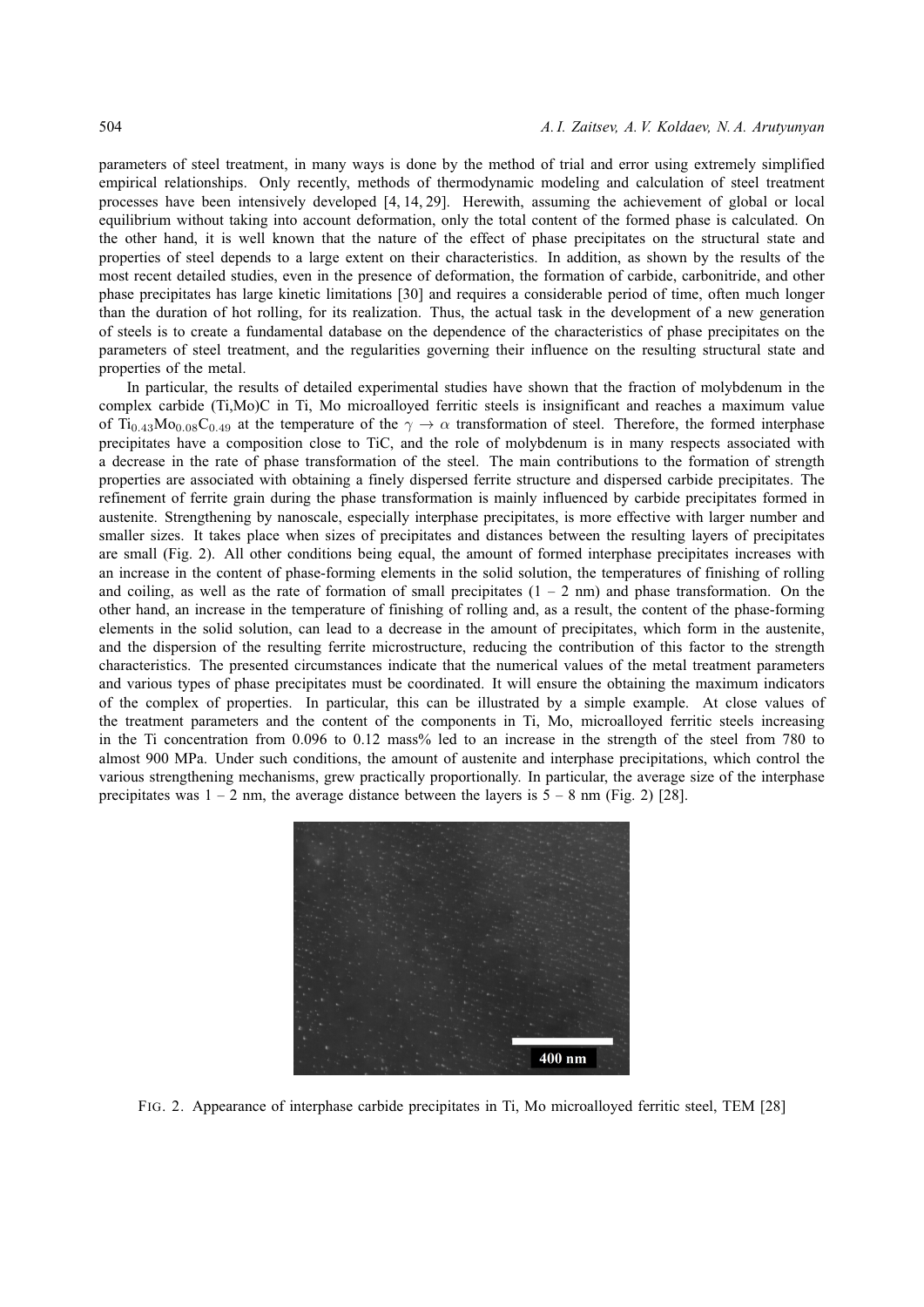#### **5. Conclusion**

The presented example demonstrates that only an adequate accounting of the influence of all the processing and treatment parameters of the metal, as well as of all the features of various mechanisms for the formation of the structural state and properties, allows us to increase the parameters of the complex of difficult to combine characteristics of steel essentially. The high efficiency of the formulated approach has now been confirmed in the development of a variety of new technical and technological solutions, technologies, and steel grades (see, for example, [28]). In particular, a significant increase in the homogeneity of the composition, structure, and properties of the metal has been achieved due to the formation of favorable silicate, complex, and other types of inclusions / precipitates. Efficient technologies have been developed for production of a wide range of structural, tube, automobile body sheet, clad, and other types of mass high-quality steels with a fundamentally improved complex of difficult to combine strengths, ductility, cold resistance, corrosion resistance, operational reliability, weldability, and other properties for transport, machine building, fuel and energy complex. New types of steels have been created. Among them, ferritic steels, which are hardened by thermally stable systems of nanoscale precipitates, and ferrite-cementite steels that are resistant to destruction in active carbon and hydrogen-containing gas media. At the same time, a significant reduction in costs and expansion of the raw material base has been achieved.

#### **Acknowledgement**

This research was supported by the grant of the Russian Research Foundation (Project No. 18-19-00639) and was performed at the Bardin Central Research Institute of Ferrous Metallurgy.

#### **References**

- [1] Zaitsev A.I. Prospective directions for development of metallurgy and materials science of steel. *Pure Appl. Chem.*, 2017, **89**(10), P. 1553–1565.
- [2] Zaitsev A.I., Kosyrev K.L., Rodionova I.G. Modern trends of development of metallurgical technology for achievement of a high complex of service properties and qualitative indicators of steel. *Probl. Chern. Met. Materialoved*, 2012, **3**, P. 5–13.
- [3] Shakhpazov E.Kh., Zaitsev A.I., Rodionova I.G., Semernin G.V. Key trends in the development of a metallurgical technology to meet the growing steel quality requirements. *Russ. Metall.*, 2011, **2011**(12), P. 1162–1170.
- [4] Zaitsev A.I., Kraposhin V.S., Rodionova I.G., Semernin G.V., Talis A.S. *Complex nonmetallic inclusions and steel properties*. Metallurgizdat, Moscow, 2015, 276 p.
- [5] Zaitsev A.I., Rodionova I.G., Baklanova O.N., Kryukova A.I., Udod K.A., Mishnev P.A., Mitrofanov A.V. Nonmetallic inclusions and promising principles for Improving the set of properties and quality characteristics of steel. *Metallurgist*, 2015, **58**(11), P. 983–991.
- [6] Zaitsev A.I., Stepanov A.B., Karamysheva N.A., Rodionova I.G. Advancement of the properties of structural steels by creating an optimum form of existence of impurities and nonmetallic inclusions. *Met. Sci. Heat Treat.*, 2016, 57(9), P. 531–538.
- [7] Shakhpazov E.Kh., Zaitsev A.I., Rodionova I.G., Shaposhnikov N.G. Nanotechnologies for the production of mass high-quality steels based on the management of nanosized precipitates of nonmetallic excess phases. *Probl. Chern. Met. Materialoved.*, 2008, **4**, P. 112–122.
- [8] Zaitsev A.I., Rodionova I.G., Semernin G.V., Shaposhnikov N.G., Kazankov A.Yu. New types of unfavorable nonmetallic inclusions based on MgO–Al<sub>2</sub>O<sub>3</sub> and metallurgical factors governing their content in metal. Part 1. Reasons and mechanisms for formation in steel of nonmetallic inclusions based on alumina magnesia spinel. *Metallurgist*, 2011, **55**(1-2), P. 107–115.
- [9] Zaitsev A.I., Rodionova I.G., Baklanova O.N., Udod K.A., Grishin A.V., Esiev T.S., Ryahovskih I.V., Kohtev S.A., Lutsenko A.N., Nemtinov A.A., Mitrofanov A.V. Investigation of the influence of metallurgical factors on the resistance of modern tube steels against corrosion cracking. *Probl. Chern. Met. Materialoved.*, 2013, **1**, P. 54–69.
- [10] Rodionova I.G., Zaitsev A.I., Baklanova O.N., Golovanov A.V., Endel N.I., Shapovalov E.T., Semernin G.V. *Modern approaches to improve the corrosion resistance and operational reliability of steels for oilfield pipelines*. Metallurgizdat, Moscow, 2012, 172 p.
- [11] Zaitsev A.I., Rodionova I.G., Shaposhnikov N.G., Mogutnov B.M., Dunaev S.F., Mishnev P.A., Adigamov R.R. Development of scientific foundations for efficient technologies for the production of cold-rolled high-strength low-alloyed steels by controlling the type, quantity and morphology of precipitations of nonmetallic excess phases. *Probl. Chern. Met. Materialoved.*, 2012, **1**, P. 75–85.
- [12] Zaitsev A.I., Rodionova I.G., Yashchuk S.V., Mishnev P.A., Adigamov R.R., Bykova Yu.S., Efimova T.M. Development of scientific and technological fundamentals of production of automobile body sheet steels. *Chernaya Metllurgiya*, 2013, **3**, P. 89–109.
- [13] Fonstein N. *Advanced high strength sheet steels: physical metallurgy, design, processing and properties*. Springer International Publishing Switzerland, 2015, 396 p.
- [14] Frisk K., Borggren U. Precipitation in microalloyed steel by model alloy experiment and thermodynamic calculation. *Metall. and Mater. Trans. A*, 2016, **47**(10), P. 4806–4817.
- [15] Zaitsev A.I., Rodionova I.G., Pavlov A.A., Shaposhnikov N.G., Grishin A.V. Effect of composition, structural state, and manufacturing technology on service properties of high-strength low-carbon steel main bimetal layer. *Metallurgist*, 2015, **59**(7), P. 684–692.
- [16] Seto K., Funakawa Y., Kaneko S. Hot rolling high strength steels for suspension and chassis parts "NANOHITEN" and "BTH steels". *JFE Techn. Report*, 2007, **10**, P. 19–25.
- [17] Funakawa Y., Shiozaki T., Tomita K., Yamamoto T., Maeda E. Development of high strength hot-rolled sheet steel consisting of ferrite and nanometer-sized carbides. *ISIJ Int.*, 2004, **44**(11), P. 1945–1951.
- [18] Deng X., Fu T., Wang Z., Liu G., Wang G., Misra R.D.K. Extending the boundaries of mechanical properties of Ti-Nb low-carbon steel via combination of ultrafast cooling and deformation during austenite-to-ferrite transformation. *Met. Mater. Int.*, 2017, **23**(1), P. 175–183.